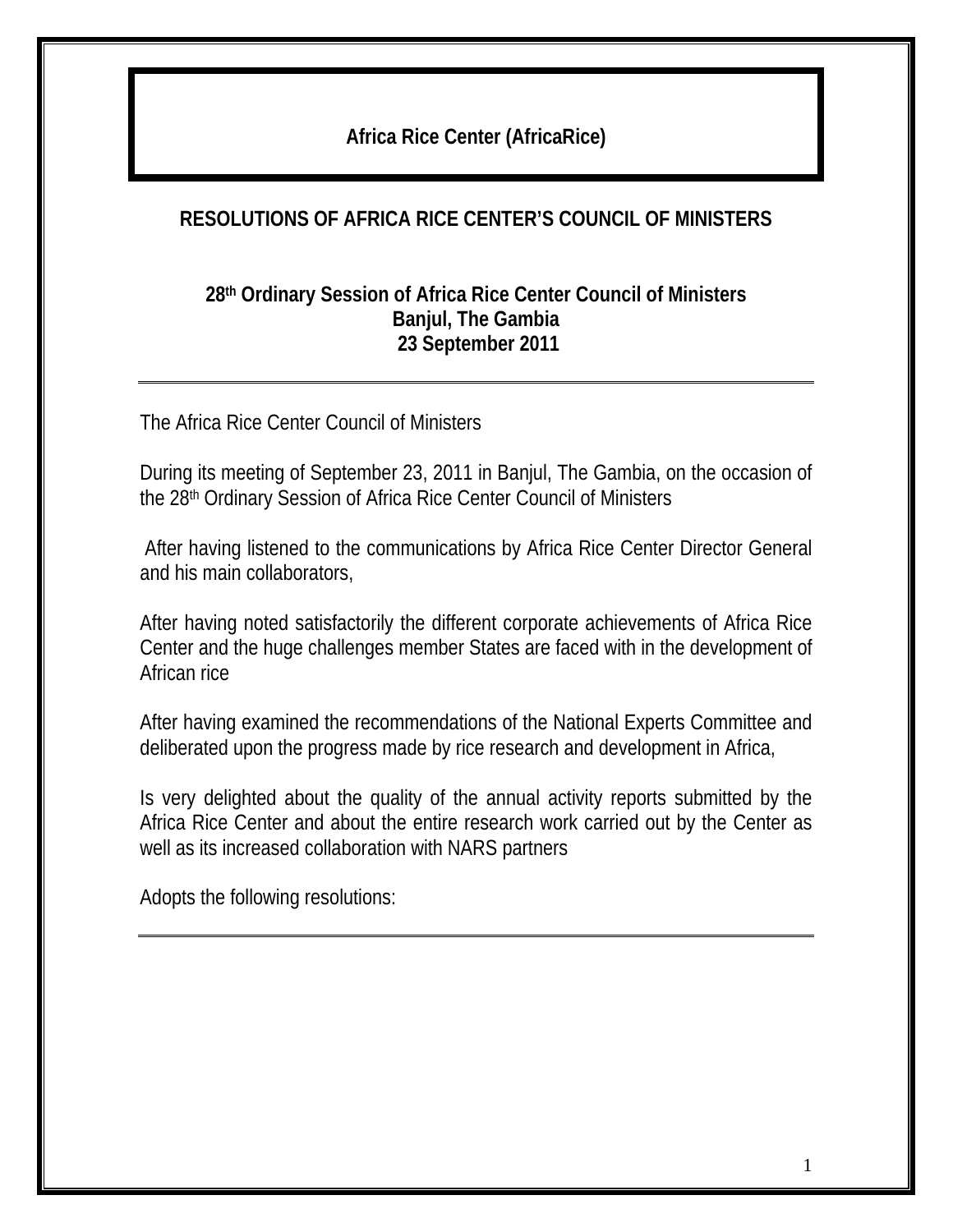**Resolution 1: Geographical expansion of the Africa Rice Center**

The Council of Ministers,

- Considering the wide dissemination and adoption on our continent of international public goods generated by Africa Rice Center
- Considering the recent joining of Madagascar which is among the main countries that produce and consume rice, which confirms the trust of African States in the Africa Rice Center,

Welcomes and encourages the membership process of an increasing number of African States to the Africa Rice Center and urges the Management to continue its advocacy efforts to convince other countries benefitting from the results to join.

## **Resolution 2: Increase in budget and in the number of days of financial reserves**

The Council of Ministers,

- Given the tremendous advocacy efforts in favor of AfricaRice made by the Director General, the Board of Trustees and the Africa Rice Center staff,
- Given the strengthened African States and donors' trust in the Center,
- Given the Center's remarkable results in terms of resource mobilization from bilateral and multilateral donors translated into the continuous increase in the Center's budget and the number of financial reserve days,

Congratulates the AfricaRice Management and encourages the management to continue its efforts in that regard.

## **Resolution 3: Recovery of Member State Contributions**

The Council of Ministers,

.

 Given the efforts made by the Africa Rice Center Management to recover the Member State contributions,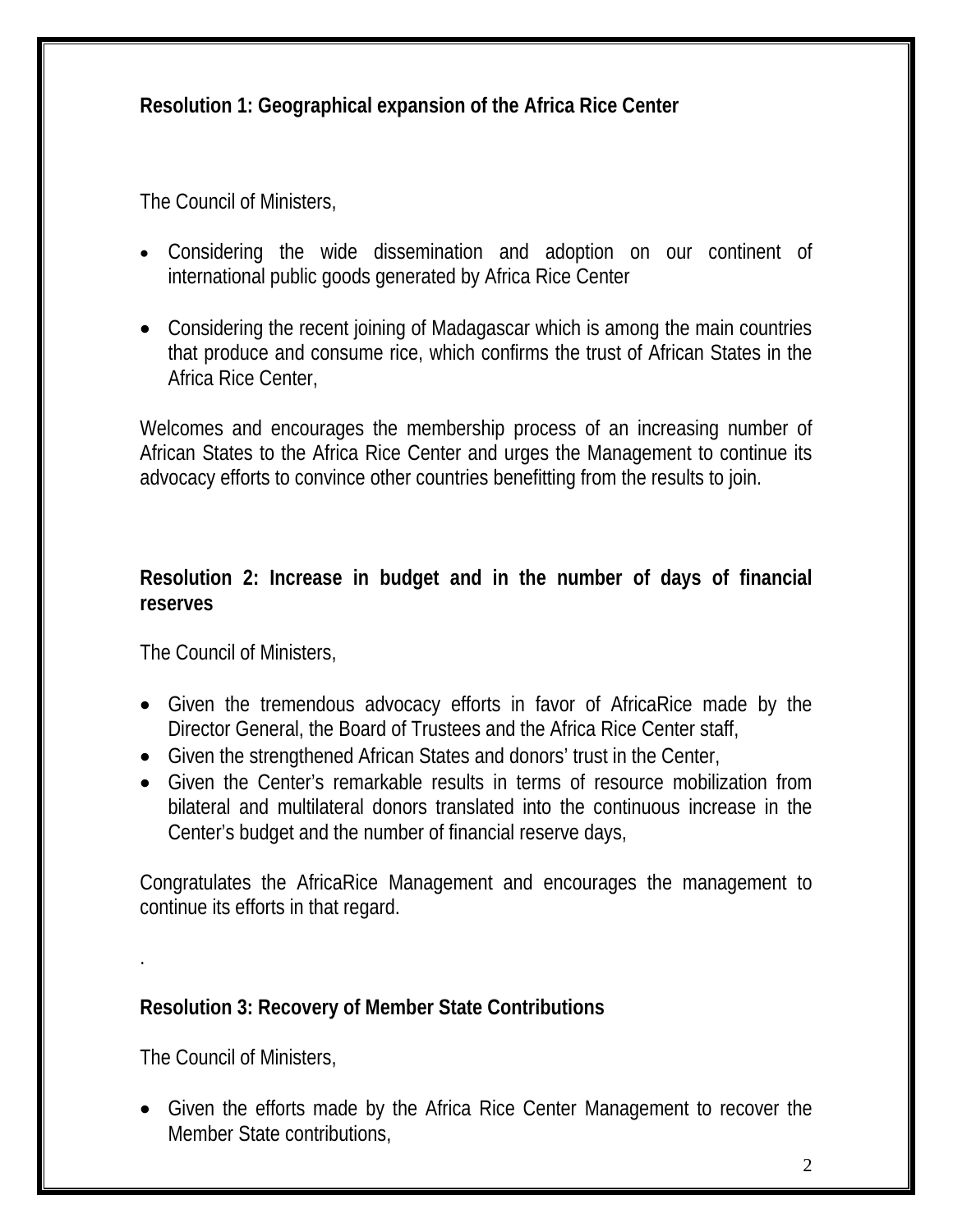- Considering the efforts made by the Member State to pay off their contributions,
- Considering that the Member State contributions constitute a critical tool for the Center ownership by African States,
- Invite non-member countries that are benefiting from AfricaRice research and development activities to join and pay their contributions,

Congratulates Member States that have paid off their contributions and urges all Member States to increase their support to the Africa Rice Center considering the strategic role of rice and rice production in African economies,

Urges the DG to continue his tour and advocacy in Member States.

## **Resolution 4: Strategic partnership with sub-regional and regional institutions**

The Council of Ministers,

- Taking note of the increasing process of sub-regional and regional integration through the Comprehensive African Agriculture Development Programme (CAADP) which is the agricultural framework under the New partnership for Africa Development (NEPAD) of the African Union (AU) and its implementation through sub-regional and regional agricultural policies and investment programmes,
- Taking note of the conclusions of the Africa Rice Congress held in 2010 in Mali where the Experts requested a strong and sustainable commitment for scientific innovation and partnerships which will enable the continent to realize its tremendous potential in rice production and to do away with reliance on imports,
- Taking note of the need to develop and maintain a critical mass of a highly trained research personnel in the NARS, it is suggested that AfricaRice and Member States work through regional bodies (ECOWAS, ASARECA, AU, CEMAC, SADC, CORAF/WECARD, etc.) to develop guidelines and recommendations to realize this objective

Congratulates the signing of a Memorandum of Understanding (MoU) between the Africa Rice Center and UEMOA in 2010, AfricaRice and AU in 2011, and the efficiency of the collaboration with sub-regional and regional institutions responsible for African integration such as ECOWAS and CILSS.

Encourages the Africa Rice Center to develop and strengthen its collaboration with other Regional Economic Communities in Africa.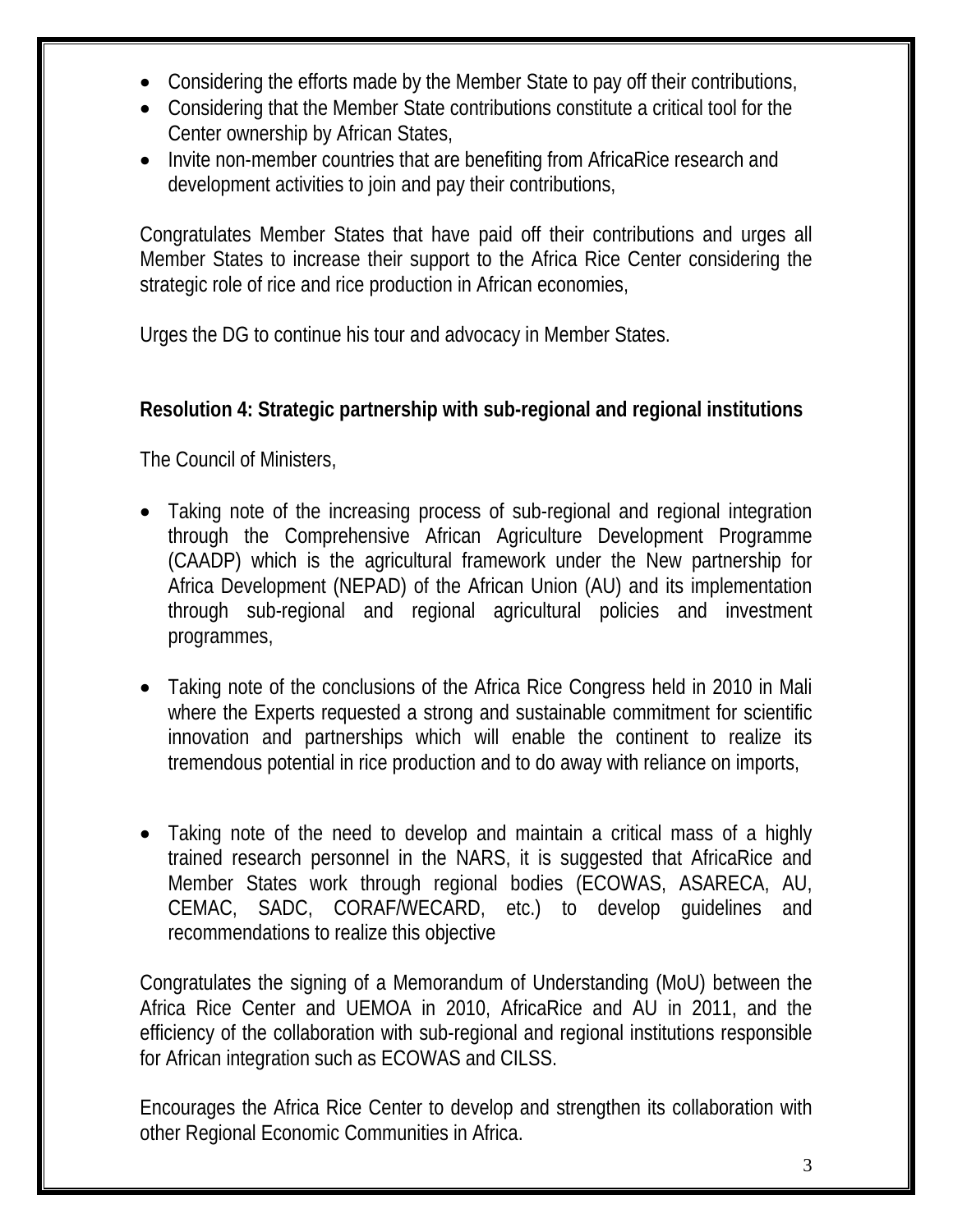## **Resolution 5: Support quality seed provision**

The Council of Ministers,

- Given the persistent lack of improved rice seed in Africa, and the strong demand for quality seed including NERICA varieties,
	- Congratulates the involvement of the Africa Rice Center in breeder and foundation seed production in collaboration with NARS partners
	- Urges the Africa Rice Center to continue to support Member States in the production of seeds as well as in the implementation and harmonization process of seed legislation at the regional level.

# **Resolution 6: Consortium of CGIAR Centers**

The Council of Ministers,

• Taking note of the reform process within the Consultative Group on International Agricultural Research,

Congratulates AfricaRice for taking leadership in the implementation of the Global Rice Science Partnership (GRiSP) in Africa and is delighted with the conservation of the AfricaRice identity as an intergovernmental association and a CGIAR Center, and urges a consolidation of the AfricaRice as a Center of Excellence for Research and Development in Africa.

## **Resolution 7: Center's Strategic Plan**

The Council of Ministers,

- Given that the Strategic Plan for the 2011 2020 period was approved by the Board of Trustees,
- Given the strategic role of rice for food security and poverty alleviation in Africa and the low rice self-sufficiency rate,
- Taking note with satisfaction the programmes and the efforts in boosting rice production in several Member States,
- Considering that AfricaRice as an Association of Member States is the right institution to coordinate and to ensure its implementation in close collaboration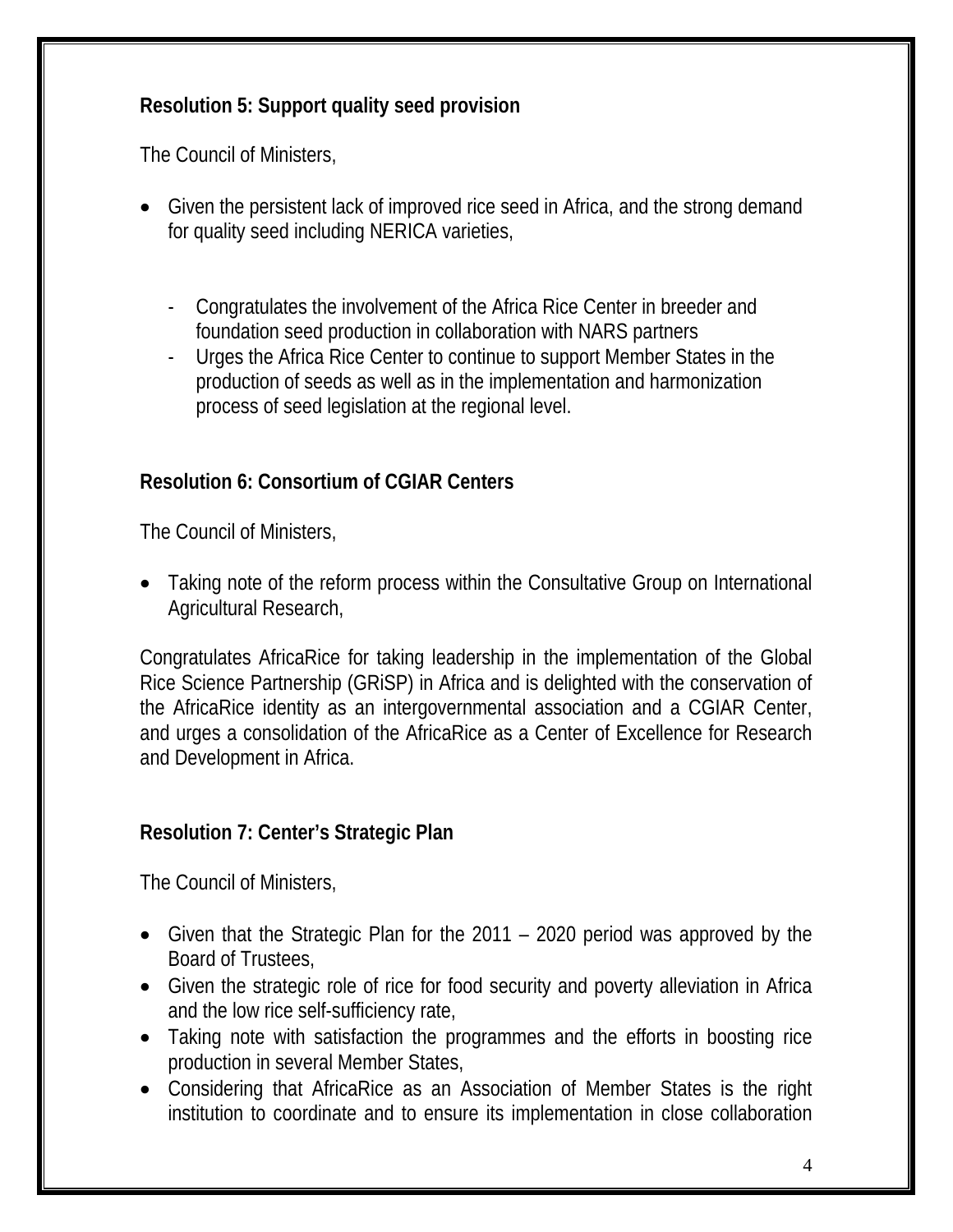with national agricultural research systems, research efforts for the development of the rice value chain in Africa,

- Given the strategic role of the private sector in the sustainable development of the rice sector,
	- Reiterates the need for Member States to combine their efforts to reduce significantly their reliance on rice imports
	- Demand the Director General to propose as soon as possible an operational plan and to do his best for its successful implementation in collaboration with **NARS**
	- Approved the Strategic Plan of the Center for the 2011-2020 period

## **Resolution 8: Return to the Center's headquarters in Côte d'Ivoire**

The Council of Ministers,

- Considering the existence of a study presently underway at the Board level on the Center's return to Côte d'Ivoire,
- Considering the consultation initiated with the Ivorian authorities on the conditions for the Centre's return to Côte d'Ivoire,

Reaffirms that AfricaRice maintain its headquarters in Côte d'Ivoire, and urges the Director General to examine, with the Ivorian authorities, a calendar for the return to Côte d'Ivoire.

Seizes this opportunity to thank the people and government of Benin for hosting AfricaRice.

## **Resolution 9: International visibility of the Center**

The Council of Ministers,

Noting satisfactorily the good international reputation of the Africa Rice Center marked by several mentions of the Center and its technologies in the press and international media,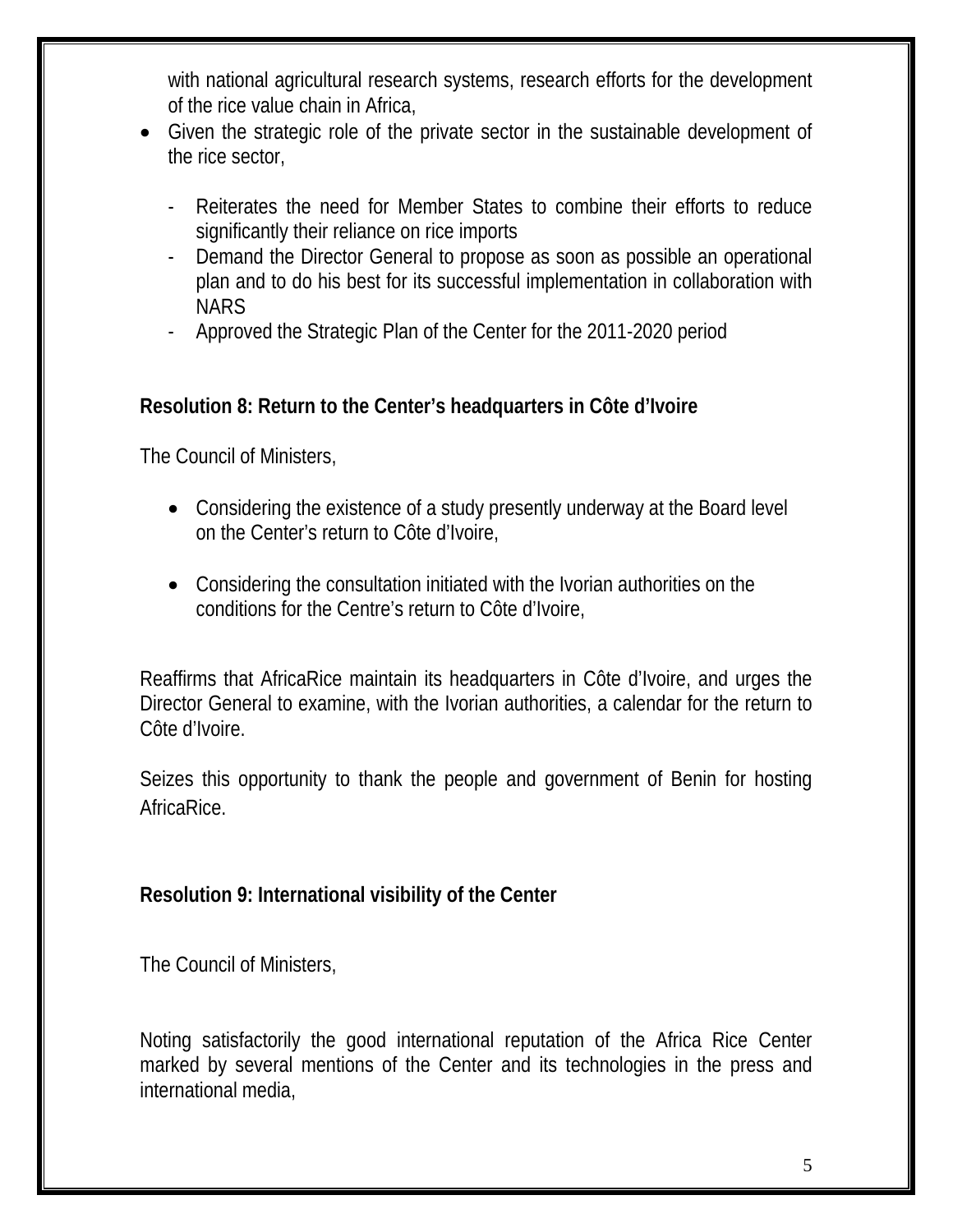Congratulates the Director General of the Africa Rice Center and his staff for the efforts made to increase the Center's international visibility.

Urges AfricaRice to increase its visibility especially in Central, Eastern and Southern African regions.

### **Resolution 10: Rotation of Chairmanship of the Council of Ministers**

The Council of Ministers,

Considering the responsibilities carried out by the country that ensures the Chairmanship of the Council of Ministers in terms of governance and policy support to the Africa Rice Center,

Considering the important role of the Chairman of the Council of Ministers as spokesperson for the Member States,

Approves the principle of rotation of Chairmanship of the Council of Ministers for the period 2011-2013 with the Central Africa region designating a country among themselves to host the 2013 COM meeting,

In consultation with the Central Africa region, the Republic of Chad has been designated to Chair the Council of Ministers and to host the 29th Ordinary Session of the Council of Ministers in 2013.

## **Special Resolution: Establishing a prize for the best rice farmer by the President of the Republic of The Gambia**

The Council of Ministers expresses its sincere thanks to His Excellency Sheikh Professor Dr. Alhaji Yahya A. J. J. JAMMEH, President of the Republic of The Gambia for his initiative to promote rice production in Africa by instituting a prize for the best rice farmer;

Recommends that the Director General of AfricaRice in close collaboration with the chairperson of NEC and the Director General of NARI to study the modalities and implement the initiative in collaboration with NARS.